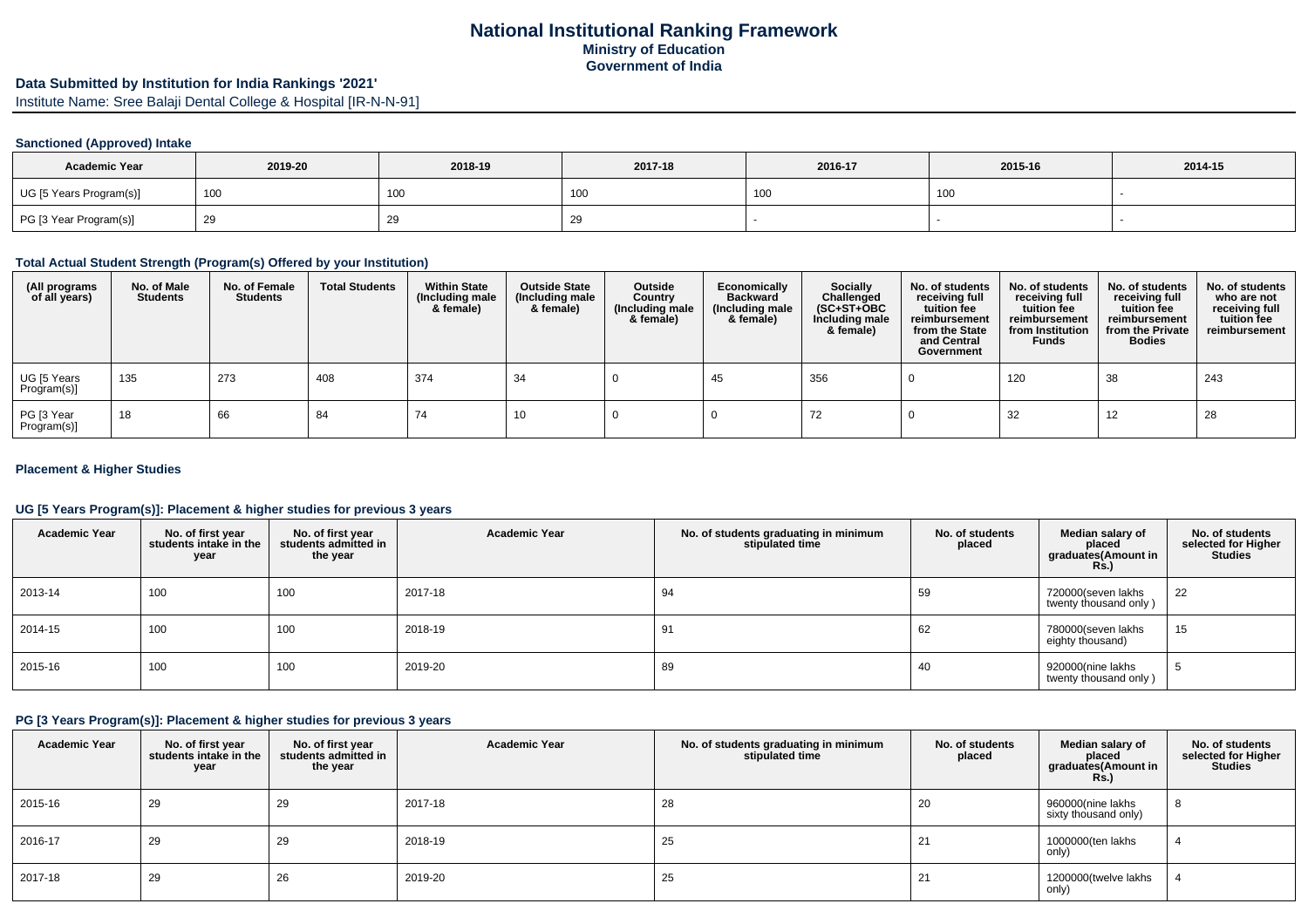#### **Ph.D Student Details**

| Ph.D (Student pursuing doctoral program till 2019-20)      |         |                       |         |  |  |
|------------------------------------------------------------|---------|-----------------------|---------|--|--|
|                                                            |         | <b>Total Students</b> |         |  |  |
| Full Time                                                  |         | v                     |         |  |  |
| Part Time                                                  |         | 61                    |         |  |  |
| No. of Ph.D students graduated (including Integrated Ph.D) |         |                       |         |  |  |
|                                                            | 2019-20 | 2018-19               | 2017-18 |  |  |
| Full Time                                                  |         |                       |         |  |  |
| Part Time                                                  |         |                       |         |  |  |

## **Financial Resources: Utilised Amount for the Capital expenditure for previous 3 years**

| <b>Financial Year</b>                                                                                | 2019-20                                          | 2018-19                                          | 2017-18                                        |  |  |
|------------------------------------------------------------------------------------------------------|--------------------------------------------------|--------------------------------------------------|------------------------------------------------|--|--|
|                                                                                                      | <b>Utilised Amount</b>                           | <b>Utilised Amount</b>                           | <b>Utilised Amount</b>                         |  |  |
| Annual Capital Expenditure on Academic Activities and Resources (excluding expenditure on buildings) |                                                  |                                                  |                                                |  |  |
| Library                                                                                              | 25467323 (TWO CRORE FIFTY FOUR LAKHS SIXTY SEVEN | 23154554 (TWO CRORE THIRTY ONE LAKHS FIFTY FOUR  | 21465624 (TWO CRORE FOURTEEN LAKHS SIXTY FIVE  |  |  |
|                                                                                                      | THOUSAND THEE HUNDRED AND TWENTY THREE)          | THOUSAND FIVE HUNDRED AND FIFTY FOUR)            | THOUSAND SIX HUNDRED AND TWENTY FOUR)          |  |  |
| New Equipment for Laboratories                                                                       | 49224862 (FOUR CRORE NINETY TWO LAKHS TWENTY     | 43165801 (FOUR CRORE THIRTY ONE LAKHS SIXTY FIVE | 41635267 (FOUR CRORE SIXTEEN LAKHS THIRTY FIVE |  |  |
|                                                                                                      | FOUR THOUSAND EIGHT HUNDRED AND SIXTY TWO)       | THOUSAND EIGHT HUNDRED AND ONE)                  | THOUSAND TWO HUNDRED AND SIXTY SEVEN)          |  |  |
| Other expenditure on creation of Capital Assets (excluding                                           | 27345269 (TWO CRORE SEVENTY THREE LAKHS FORTY    | 21286435 (TWO CRORE TWELVE LAKHS EIGHTY SIX      | 18373462 (ONE CRORE EIGHTY THREE LAKHS SEVENTY |  |  |
| expenditure on Land and Building)                                                                    | FIVE THOUSAND TWO HUNDRED AND SIXTY FIVE)        | THOUSAND FOUR HUNDRED AND THIRTY FIVE)           | THREE THOUSAND FOUR HUNDRED AND SIXTY TWO)     |  |  |

## **Financial Resources: Utilised Amount for the Operational expenditure for previous 3 years**

| <b>Financial Year</b>                                                                                                              | 2019-20                                         | 2018-19                                           | 2017-18                                        |  |  |
|------------------------------------------------------------------------------------------------------------------------------------|-------------------------------------------------|---------------------------------------------------|------------------------------------------------|--|--|
|                                                                                                                                    | <b>Utilised Amount</b>                          | <b>Utilised Amount</b>                            | <b>Utilised Amount</b>                         |  |  |
| <b>Annual Operational Expenditure</b>                                                                                              |                                                 |                                                   |                                                |  |  |
| Salaries (Teaching and Non Teaching staff)                                                                                         | 176235680 (SEVENTEEN CRORE SIXTY TWO LAKHS      | 165830400 (SIXTEEN CRORE FIFTY EIGHT LAKHS THIRTY | 161339570 (SIXTEEN CRORE THIRTEEN LAKHS THIRTY |  |  |
|                                                                                                                                    | THIRTY FIVE THOUSAND SIX HUNDRED AND EIGHTY)    | THOUSAND FOUR HUNDRED)                            | NINE THOUSAND FIVE HUNDRED AND SEVENTY)        |  |  |
| Maintenance of Academic Infrastructure or consumables and                                                                          | 75386538 (SEVEN CRORE FIFTY THREE LAKHS EIGHTY  | 69385741 (SIX CRORE NINETY THREE LAKHS EIGHTY     | 62579360 (SIX CRORE TWENTY FIVE LAKHS SEVENTY  |  |  |
| other running expenditures (excluding maintenance of hostels<br>and allied services, rent of the building, depreciation cost, etc) | SIX THOUSAND FIVE HUNDRED AND THIRTY EIGHT)     | FIVE THOUSAND SEVEN HUNDRED AND FORTY ONE)        | NINE THOUSAND THREE HUNDRED AND SIXTY)         |  |  |
| Seminars/Conferences/Workshops                                                                                                     | 14634880 (ONE CRORE FORTY SIX LAKHS THIRTY FOUR | 11729760 (ONE CRORE SEVENTEEN LAKHS TWENTY        | 9843685 (NINETY EIGHT LAKHS FORTY THREE        |  |  |
|                                                                                                                                    | THOUSAND EIGHT HUNDRED AND EIGHTY)              | NINE THOUSAND SEVEN HUNDRED AND SIXTY)            | THOUSAND SIX HUNDRED AND EIGHTY FIVE)          |  |  |

### **Sponsored Research Details**

| <b>Financial Year</b>                    | 2019-20 | 2018-19 | 2017-18 |
|------------------------------------------|---------|---------|---------|
| Total no. of Sponsored Projects          |         |         |         |
| Total no. of Funding Agencies            |         |         |         |
| Total Amount Received (Amount in Rupees) | 1852822 | 275000  |         |